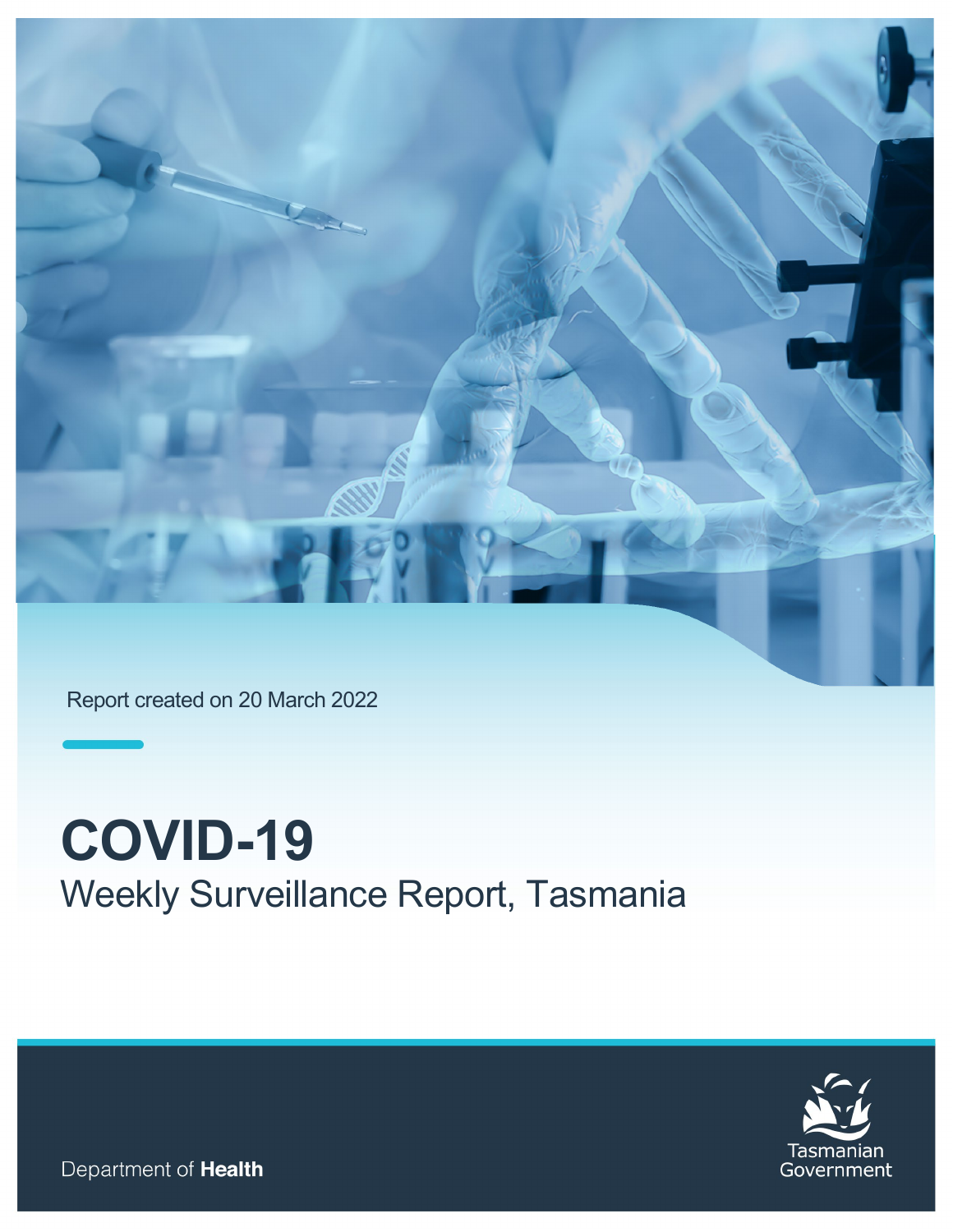# **COVID-19 Weekly Surveillance Report, Tasmania**

#### Public Health Emergency Operations Centre

### **Report created on 20 March, 2022**

This report describes weekly and overall trends in COVID-19 case notifications, clinical severity, PCR testing and vaccination status from 15 December 2021 to 19 Mar 2022.

The focus of this report is on COVID-19 cases notified in Tasmania since the lifting of restrictions to the Tasmanian borders on 15 December 2021. Prior to this date there were 238 cases of COVID-19 recorded in Tasmania, with 13 deaths caused by COVID-19 or with COVID-19 as a contributing factor. 232 of these earlier cases and all 13 deaths were notified in 2020. A further 6 cases were notified in 2021 prior to 15 December 2021.

Following the border changes on 15 December 2021, COVID-19 was imported from interstate, and there has been widespread community transmission of COVID-19 in Tasmania.

**Caveats to the data**: Information presented in this report is based on data available in the Tasmanian Notifiable Diseases Database (TNDD) at the time of reporting and is subject to change. Data are reported for the epidemiological week ending Saturday.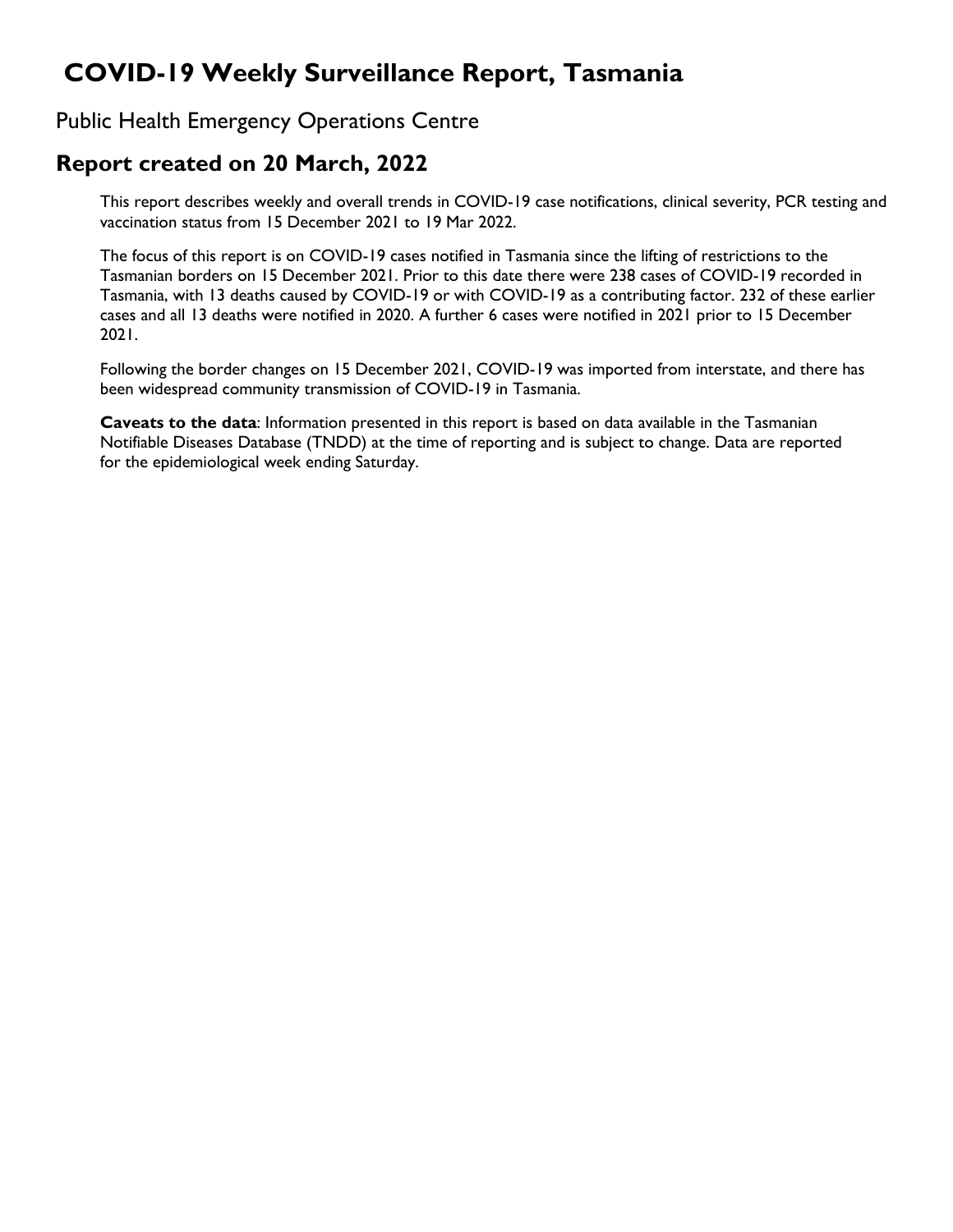# **1 - COVID-19 Cases and Number of Cases per 1000 Population in Tasmania**

## **2 - COVID-19 case numbers, and number of cases per 1000 population (rates), by age group**

**Table 1**: COVID-19 cases and number of cases per 1000 population per week notified in Tasmania for each of the last 4-weeks, and total number and overall rate of cases per 1000 population since 15 December 2021, by age group. Excludes cases with interstate or overseas addresses.

|              |            | 20Feb2022 to<br>26Feb2022 |                |       | 27Feb2022 to<br>06Mar2022 to<br><b>12Mar2022</b><br>05Mar2022 |       |                | 13Mar2022 to<br>19Mar2022 |              | <b>Total Since</b><br><b>I5Dec2021</b> |                 |
|--------------|------------|---------------------------|----------------|-------|---------------------------------------------------------------|-------|----------------|---------------------------|--------------|----------------------------------------|-----------------|
| Age<br>Group | Population | Cases                     | Rate           | Cases | Rate                                                          | Cases | Rate           | Cases                     | Rate         | <b>Total</b><br>Cases                  | Overall<br>Rate |
| $0 - 4$      | 29,267     | 371                       | 13             | 355   | 12                                                            | 441   | 15             | 587                       | 20           | 3,414                                  | 117             |
| $5 - 11$     | 45,033     | 1,416                     | 31             | 1,647 | 37                                                            | 1,761 | 39             | 2,138                     | 47           | 9,860                                  | 219             |
| $12 - 15$    | 26,308     | 470                       | 18             | 683   | 26                                                            | 740   | 28             | 946                       | 36           | 4,309                                  | 164             |
| $16 - 19$    | 24,713     | 319                       | 13             | 346   | 4                                                             | 425   | 17             | 664                       | 27           | 4,704                                  | 190             |
| 20-29        | 65,756     | 695                       | $\mathbf{H}$   | 679   | 10                                                            | 858   | 13             | 1,647                     | 25           | 14,160                                 | 215             |
| 30-39        | 65,410     | 876                       | 13             | 935   | 4                                                             | 1,125 | 17             | 1,744                     | 27           | 11,767                                 | 180             |
| 40-49        | 64,257     | 620                       | 10             | 809   | 13                                                            | 958   | 15             | 1,410                     | 22           | 7,773                                  | 121             |
| 50-59        | 72,013     | 263                       | $\overline{4}$ | 326   | 5                                                             | 391   | 5              | 718                       | 10           | 4,885                                  | 68              |
| 60-69        | 70,868     | 139                       | $\overline{2}$ | 202   | 3                                                             | 220   | 3              | 385                       | 5            | 2,860                                  | 40              |
| 70-79        | 50,893     | 65                        |                | 84    | $\overline{2}$                                                | 92    | $\overline{2}$ | 127                       | $\mathbf{2}$ | 1,244                                  | 24              |
| 80-84        | 13,647     | 9                         |                | 12    |                                                               | 12    | $\mathbf{I}$   | 36                        | 3            | 278                                    | 20              |
| $85+$        | 12,615     | $\overline{7}$            | ı              | 9     | $\overline{2}$                                                | 18    | ı              | 18                        | I            | 273                                    | 22              |
| <b>Total</b> | 540,780    | 5,250                     | 10             | 6,098 | $\mathbf{H}$                                                  | 7,041 | 13             | 10,420                    | 19           | 65,537                                 | 121             |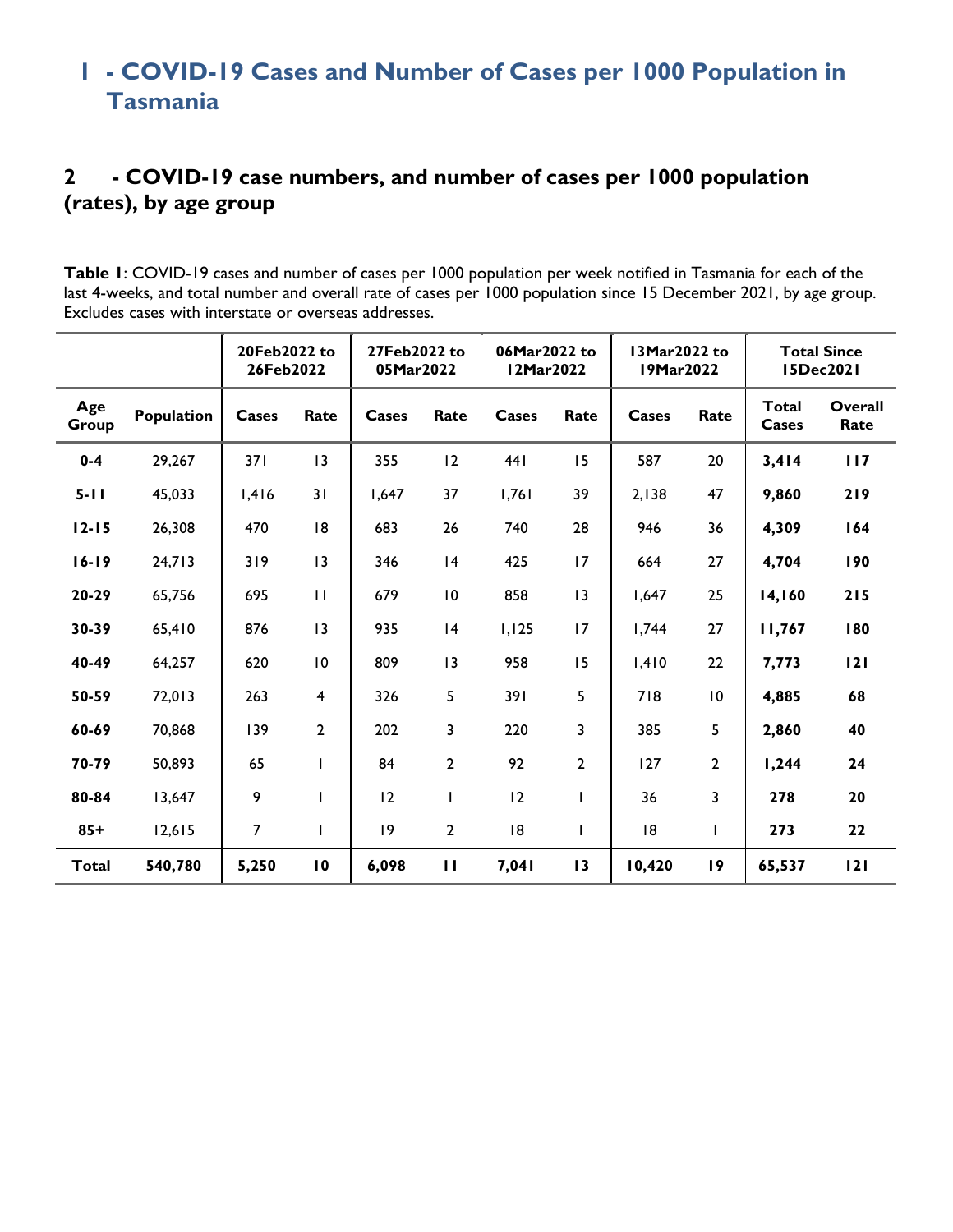

**Figure 1.** Weekly COVID-19 number of cases per 1000 population per week notified in Tasmania, since 15 December 2021, by age group.

- There have been 65,537 COVID-19 cases notified in Tasmania since 15 December 2021, excluding cases with interstate or overseas addresses.
- Since 15 December 2021 the total number of cases per 1000 population is 121 cases.
- Since 15 December 2021, the age group with the highest total number of cases per 1000 population is children aged 5-11 years with 219 cases, followed by young adults aged 20-29 years with 215 cases.
- In the week ending March 19, the overall number of cases per 1000 population has increased to 19 cases per week compared to 13 cases per week in the previous week.
- In the week ending March 19, the weekly number of cases per 1000 population have increased dramatically in all age groups except for those aged 60 years and older.
- In the week ending March 19, children aged 5-11 years continue to have the highest weekly number of cases per 1000 population with 47 cases.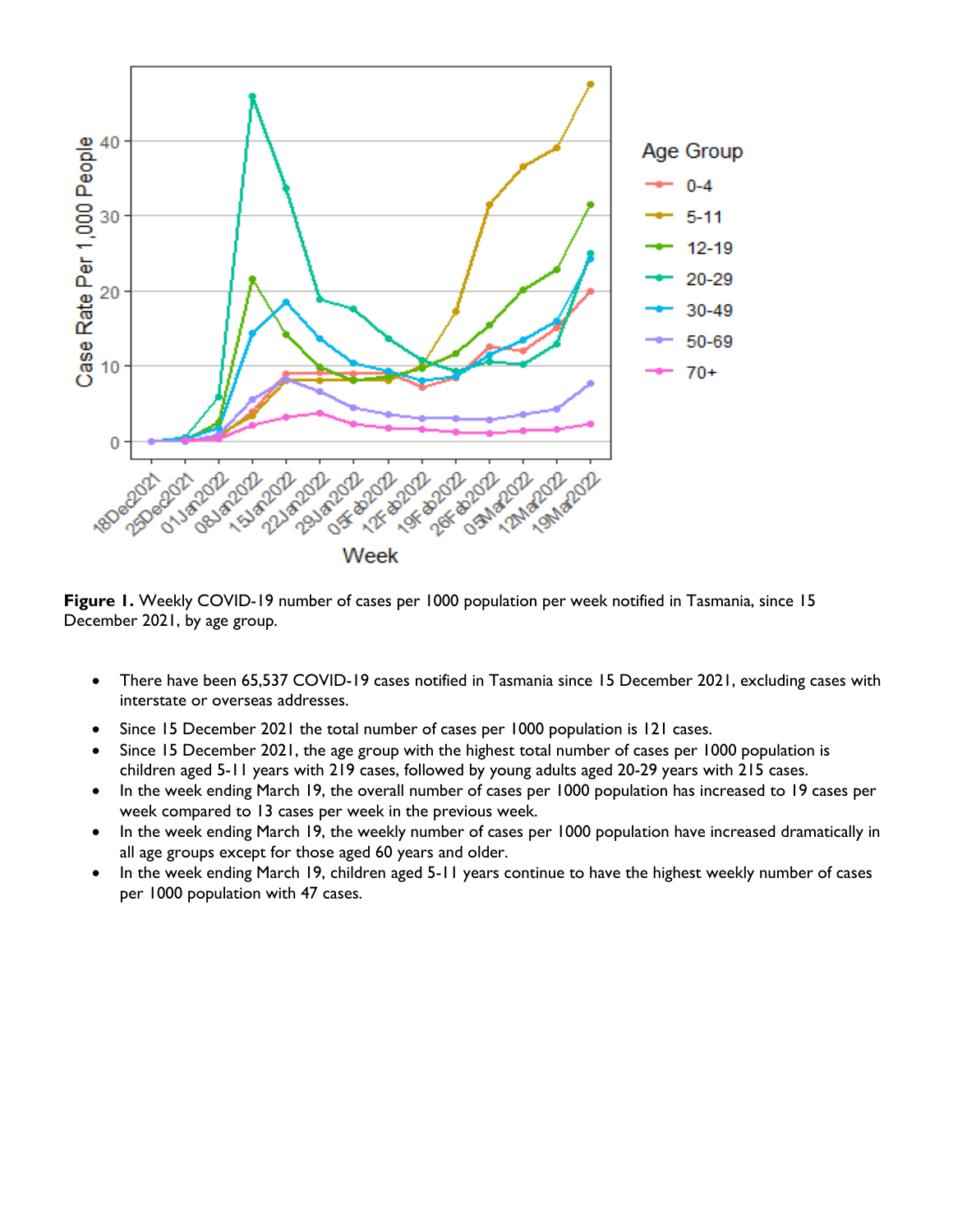#### **3 - Weekly COVID-19 case numbers, and number of cases per 1000 population, by region.**

**Table 2**:Weekly COVID-19 cases and number of cases per 1000 population for each of the last 4-weeks, and total cases notified since 15 December 2021, by region of residence in Tasmania.\*

|                   |                   | 20Feb2022 to<br>26Feb2022 |                 | 27Feb2022 to<br>05Mar2022 |      | 06Mar2022<br>to.<br>12Mar2022 |                 | <b>13Mar2022 to</b><br>19Mar2022 |      | <b>Total Since</b><br>15Dec2021 |                 |
|-------------------|-------------------|---------------------------|-----------------|---------------------------|------|-------------------------------|-----------------|----------------------------------|------|---------------------------------|-----------------|
| <b>Region</b>     | <b>Population</b> | Cases                     | Rate            | Cases                     | Rate | Cases                         | Rate            | Cases                            | Rate | <b>Total</b><br>Cases           | Overall<br>Rate |
| <b>North</b>      | 149.488           | 1,006                     | 7               | 1,283                     | 9    | 829. ا                        | 12              | 3.006                            | 20   | 16,145                          | 108             |
| <b>North-West</b> | 113,740           | 2,450                     | 22              | 2,491                     | 22   | 2,371                         | 21              | 2,829                            | 25   | 17,484                          | 154             |
| <b>South</b>      | 277.552           | 1,791                     | 6               | 2,315                     | 8    | 2,808                         | 10              | 4,560                            | 16   | 31,765                          | l 14            |
| Tasmania          | 540,780           | 5,250                     | $\overline{10}$ | 6,098                     | п    | 7,041                         | $\overline{13}$ | 10,420                           | 19   | 65,537                          | 121             |

*\*Region is based on residential address provided at time of PCR testing or reporting of a positive RAT. All rates presented are calculated as number of COVID-19 cases per 1,000 population. Excludes cases with interstate or overseas addresses.*



Figure 2. Number of weekly COVID-19 cases per 1000 population since 15 December 2021, by region of residence in Tasmania and overall.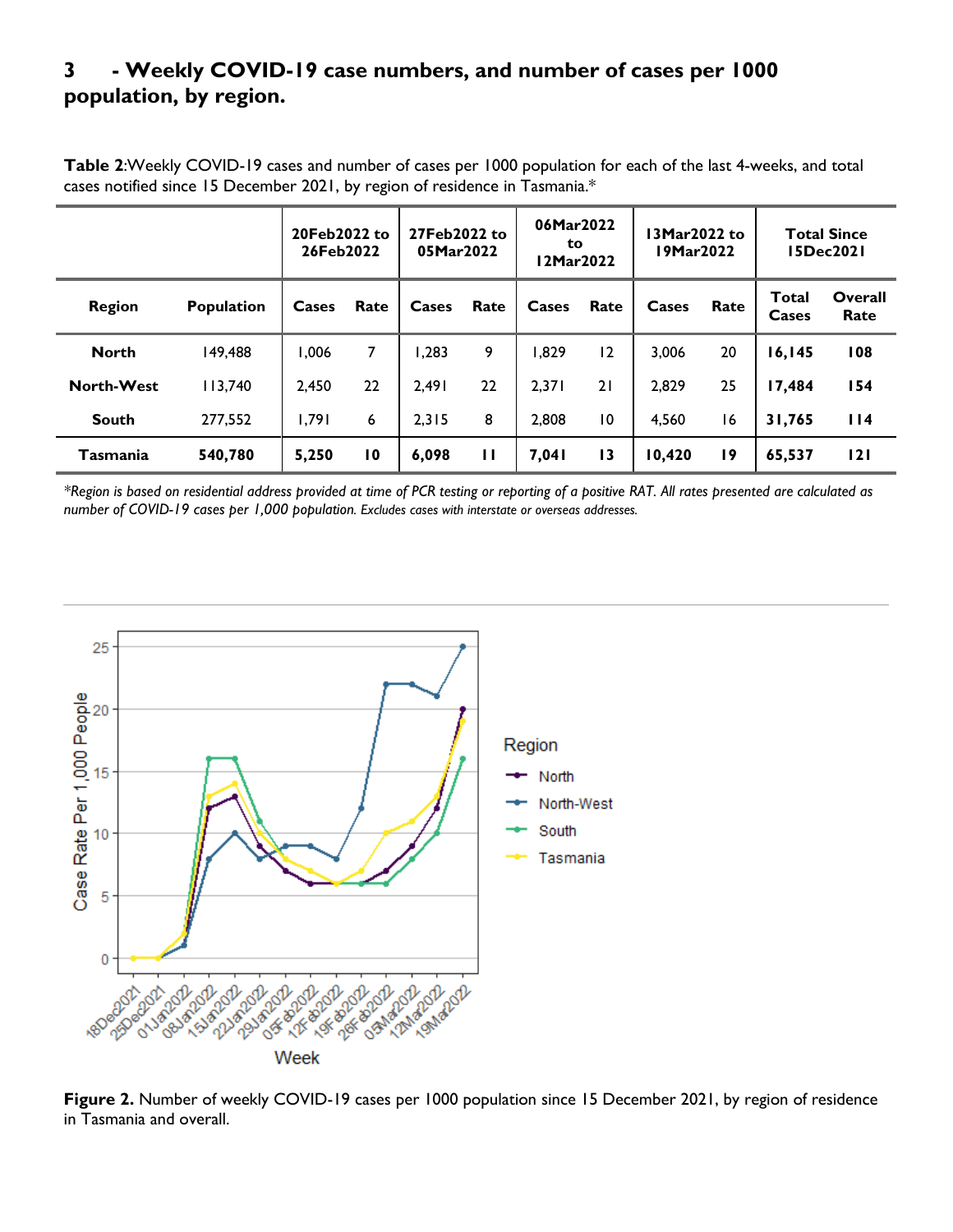- Overall, 48% of people diagnosed with COVID-19 reside in the South, 27% in the North-West and 25% in the North.
- Since 15 December 2021, the region with the highest overall number of cases per 1000 population is the North-West with 154 cases.
- The North-West continues to have the highest number of cases per 1000 population with 25 cases, increasing from 21 cases in the week ending March 12.
- Compared to the week ending March 12, the weekly number of cases per 1000 population in the North increased from 12 cases to 20 cases and in the South from 10 cases to 16 cases.

#### **1.3 - Weekly case numbers, and number of cases per 1000 population by Local Government Area**

**Table 3**:Weekly COVID-19 cases and number of cases per 1000 population notified in Tasmania for each of the last 4-weeks, and total cases notified since 15 December 2021, by Local Government Area (LGA)\*.

|                                    |            | 20Feb2022 to<br>26Feb2022 |                | 27Feb2022 to<br>05Mar2022 |                         | 06Mar2022 to<br><b>12Mar2022</b> |                | 13Mar2022 to<br><b>19Mar2022</b> |              | <b>Total Since</b><br><b>I5Dec2021</b> |                 |
|------------------------------------|------------|---------------------------|----------------|---------------------------|-------------------------|----------------------------------|----------------|----------------------------------|--------------|----------------------------------------|-----------------|
| <b>LGA</b>                         | Population | <b>Cases</b>              | Rate           | Cases                     | Rate                    | Cases                            | Rate           | Cases                            | Rate         | <b>Total</b><br>Cases                  | Overall<br>Rate |
| <b>Break O'Day</b>                 | 6346       | $\mathbf{H}$              | $\overline{2}$ | 6                         | $\mathbf{I}$            | 26                               | $\overline{4}$ | 92                               | 4            | 431                                    | 68              |
| <b>Brighton</b>                    | 18123      | 328                       | 8              | 477                       | 26                      | 405                              | 22             | 514                              | 28           | 3,507                                  | 194             |
| <b>Burnie</b>                      | 19701      | 548                       | 28             | 534                       | 27                      | 554                              | 28             | 679                              | 34           | 3,424                                  | 174             |
| <b>Central Coast</b>               | 22157      | 609                       | 27             | 372                       | 17                      | 325                              | 15             | 391                              | 8            | 3,233                                  | 146             |
| <b>Central</b><br><b>Highlands</b> | 2166       | $\overline{2}$            | L              | 5                         | $\overline{2}$          | 5                                | $\overline{2}$ | $\mathbf{I}$                     | $\mathbf 0$  | 27                                     | 12              |
| <b>Circular Head</b>               | 8152       | 190                       | 23             | 105                       | 13                      | 44                               | 5              | 94                               | 12           | 904                                    | 111             |
| Clarence                           | 58729      | 426                       | $\overline{7}$ | 400                       | $\overline{7}$          | 525                              | 9              | 1,009                            | 17           | 6,650                                  | 113             |
| <b>Derwent</b><br><b>Valley</b>    | 10518      | 60                        | $6\phantom{a}$ | 69                        | $\overline{7}$          | 65                               | 6              | 135                              | 13           | 886                                    | 84              |
| <b>Devonport</b>                   | 25747      | 638                       | 25             | 809                       | 31                      | 695                              | 27             | 751                              | 29           | 5,351                                  | 208             |
| <b>Dorset</b>                      | 6685       | 16                        | $\overline{2}$ | 28                        | $\overline{\mathbf{4}}$ | 61                               | 9              | 106                              | 16           | 494                                    | 74              |
| <b>Flinders</b>                    | 1004       | $\mathsf{I}$              | I              | $\mathbf 0$               | $\mathbf 0$             | $\mathbf{I}$                     | $\mathbf{I}$   | 10                               | 10           | 20                                     | 20              |
| <b>George Town</b>                 | 7117       | 56                        | 8              | 50                        | $\overline{7}$          | 52                               | $\overline{7}$ | 74                               | 10           | 611                                    | 86              |
| Glamorgan-<br><b>Spring Bay</b>    | 4750       | $\overline{10}$           | $\overline{2}$ | 5                         | L                       | 13                               | $\overline{3}$ | 44                               | 9            | 245                                    | 52              |
| Glenorchy                          | 47963      | 236                       | 5              | 329                       | $\overline{7}$          | 565                              | 12             | 851                              | 8            | 6,270                                  | 131             |
| <b>Hobart</b>                      | 55250      | 272                       | 5              | 306                       | $6\phantom{a}$          | 412                              | $\overline{7}$ | 788                              | 4            | 6,496                                  | 118             |
| <b>Huon Valley</b>                 | 17966      | 110                       | 6              | 127                       | $\overline{7}$          | 97                               | 5              | 174                              | 10           | 1,369                                  | 76              |
| <b>Kentish</b>                     | 6393       | 102                       | 16             | 93                        | 15                      | 96                               | 15             | 175                              | 27           | 707                                    | 111             |
| <b>King Island</b>                 | 1612       | L                         | L              | 4                         | 9                       | 25                               | 16             | 8                                | $\mathbf{H}$ | 197                                    | 122             |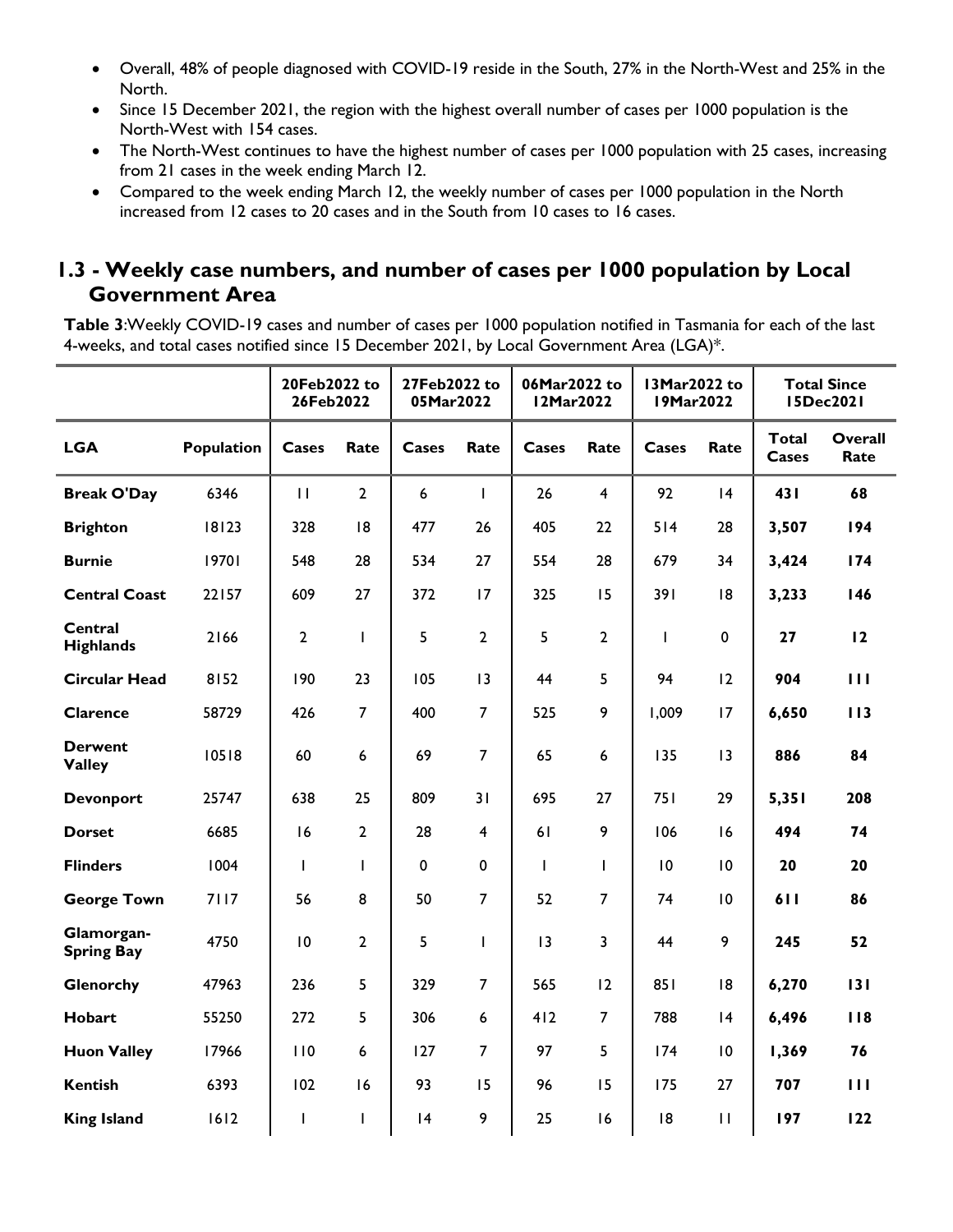|                                    |            | 20Feb2022 to<br>26Feb2022 |                | 27Feb2022 to<br>05Mar2022 |                | 06Mar2022 to<br>12Mar2022 |              | 13Mar2022 to<br>19Mar2022 |      |                       | <b>Total Since</b><br><b>I5Dec2021</b> |
|------------------------------------|------------|---------------------------|----------------|---------------------------|----------------|---------------------------|--------------|---------------------------|------|-----------------------|----------------------------------------|
| <b>LGA</b>                         | Population | Cases                     | Rate           | Cases                     | Rate           | Cases                     | Rate         | Cases                     | Rate | <b>Total</b><br>Cases | Overall<br>Rate                        |
| Kingborough                        | 38628      | 230                       | 6              | 424                       | $\mathbf{H}$   | 433                       | $\mathbf{H}$ | 638                       | 17   | 4,233                 | 110                                    |
| Latrobe                            | 11961      | 184                       | 15             | 291                       | 24             | 217                       | 18           | 173                       | 4    | 1,656                 | 138                                    |
| Launceston                         | 68813      | 647                       | 9              | 793                       | 12             | 1,107                     | 16           | 1,786                     | 26   | 10,166                | 148                                    |
| <b>Meander</b><br><b>Valley</b>    | 20037      | 104                       | 5              | 193                       | 10             | 231                       | 12           | 366                       | 18   | 1,438                 | 72                                     |
| <b>Northern</b><br><b>Midlands</b> | 13598      | 108                       | 8              | 162                       | 12             | 202                       | 15           | 269                       | 20   | 1,641                 | 121                                    |
| <b>Sorell</b>                      | 16030      | 89                        | 6              | 148                       | 9              | 264                       | 16           | 337                       | 21   | 1,725                 | 108                                    |
| <b>Southern</b><br><b>Midlands</b> | 6400       | 23                        | $\overline{4}$ | 20                        | 3              | 17                        | 3            | 37                        | 6    | 252                   | 39                                     |
| <b>Tasman</b>                      | 2479       | 5                         | $\overline{2}$ | 5                         | $\overline{2}$ | 7                         | 3            | 32                        | 13   | 105                   | 42                                     |
| Waratah-<br>Wynyard                | 13900      | 146                       | $\mathbf{H}$   | 251                       | 8              | 396                       | 28           | 458                       | 33   | 1,693                 | 122                                    |
| <b>West Coast</b>                  | 4132       | 32                        | 8              | 22                        | 5              | 9                         | 5            | 90                        | 22   | 319                   | 77                                     |
| <b>West Tamar</b>                  | 24423      | 63                        | 3              | 51                        | 2              | 149                       | 6            | 303                       | 12   | 1,344                 | 55                                     |

\*LGA is based on residential address provided at time of PCR testing or reporting of a positive RAT. All rates presented are calculated as number of COVID-19 cases per 1,000 population.

- Since 15 December 2021, the Local Government Area with the highest total number of cases per 1000 population is Devonport with 208 cases.
- Burnie continues to have the highest weekly number of cases per 1000 population with 34 cases followed by Waratah-Wynyard with 33 cases, both increasing from 28 cases in the week ending March 12.
- Compared to the week ending March 12, weekly number of cases per 1000 population have increased in all Local Government Areas except for the Central Highlands, King Island and Latrobe.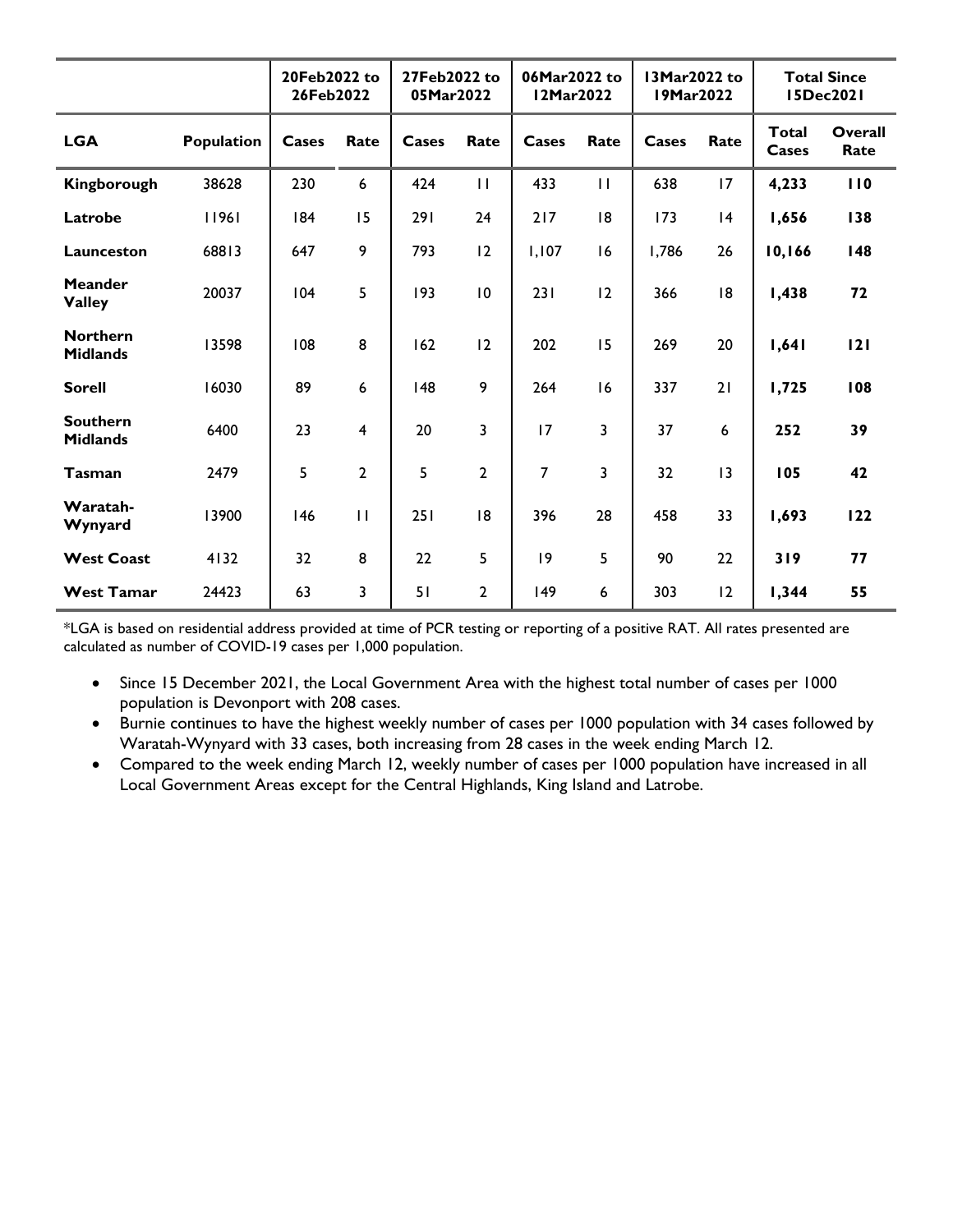#### Case Rate - 13Mar2022 to 19Mar2022



**Figure 3**. Weekly number of cases per 1,000 population, presented as a metric from low (<4 cases) to very high (>28 cases), by Local Government Area in Tasmania.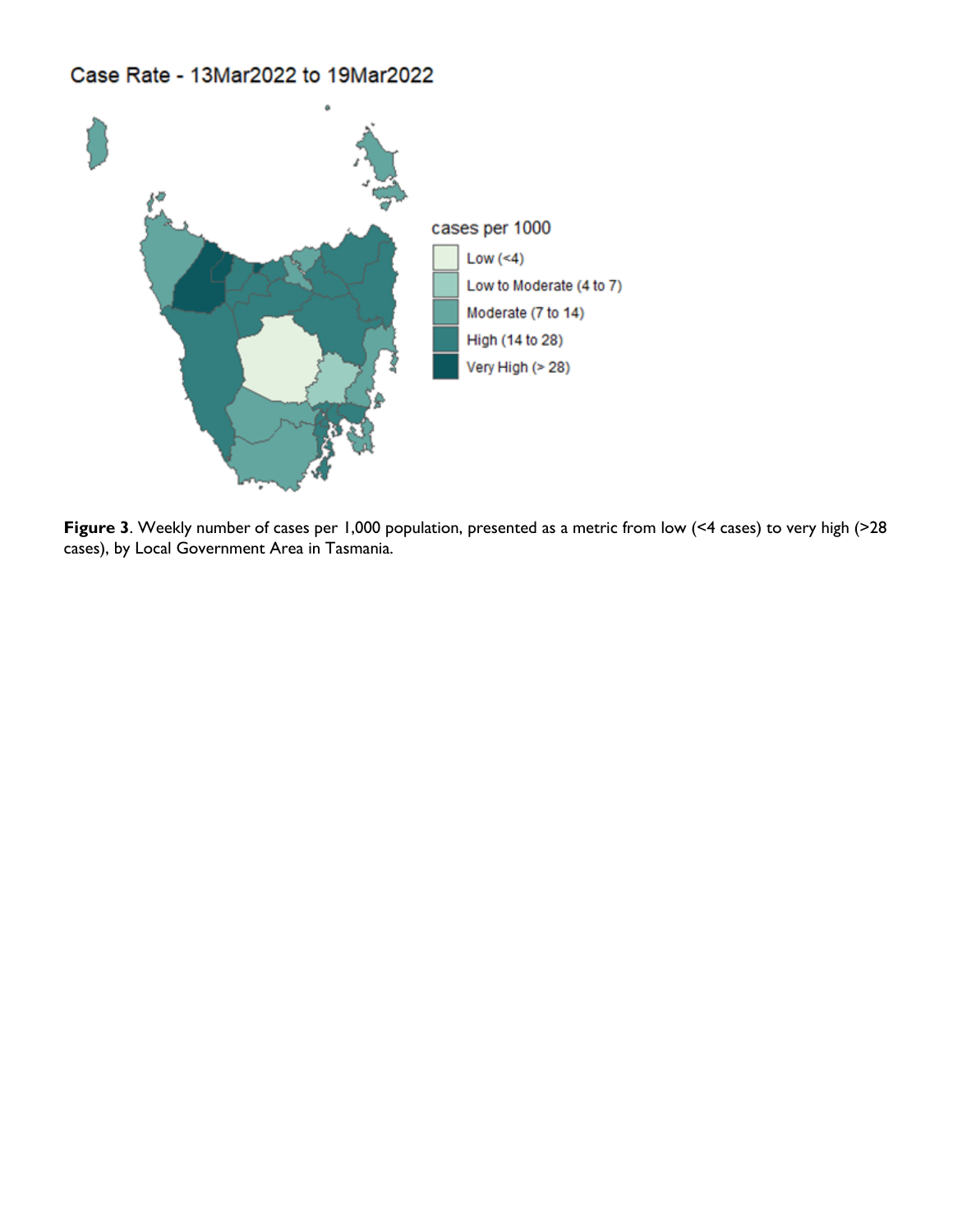#### **1.4 - Weekly COVID-19 case numbers by method of diagnosis.**

**Table 4**: Weekly number of people diagnosed with COVID-19 since 15 December 2021, by PCR and rapid antigen testing (RAT).

| <b>Reporting Week</b>         | <b>PCR</b>  | <b>RAT</b> | <b>Total cases</b> |
|-------------------------------|-------------|------------|--------------------|
| <b>15Dec2021 to 18Dec2021</b> | 7 (100%)    | $0(0\%)$   | 7                  |
| 19Dec2021 to 25Dec2021        | 159 (100%)  | $0(0\%)$   | 159                |
| 26Dec2021 to 01Jan2022        | 1169 (100%) | $0(0\%)$   | <b>I,169</b>       |
| 02Jan2022 to 08Jan2022        | 5928 (76%)  | 1838 (24%) | 7,766              |
| 09Jan2022 to 15Jan2022        | 2806 (35%)  | 5124 (65%) | 7,930              |
| 16Jan2022 to 22Jan2022        | 2153 (38%)  | 3510 (62%) | 5,663              |
| 23Jan2022 to 29Jan2022        | 1526 (33%)  | 3083 (67%) | 4,609              |
| 30Jan2022 to 05Feb2022        | 1233 (31%)  | 2751 (69%) | 3,984              |
| 06Feb2022 to 12Feb2022        | 1004 (28%)  | 2585 (72%) | 3,589              |
| 13Feb2022 to 19Feb2022        | 1019 (26%)  | 2939 (74%) | 3,958              |
| 20Feb2022 to 26Feb2022        | 1014 (19%)  | 4319 (81%) | 5,333              |
| 27Feb2022 to 05Mar2022        | 28 ( 18%)   | 5114 (82%) | 6,242              |
| 06Mar2022 to 12Mar2022        | 1349 (19%)  | 5892 (81%) | 7,241              |
| 13Mar2022 to 19Mar2022        | 1857 (17%)  | 8839 (83%) | 10,696             |

• Since 9 January 2022, rapid antigen testing (RAT) has been the predominant diagnostic method in Tasmania and now comprises over 80% of all COVID-19 positive notifications to Public Health Services.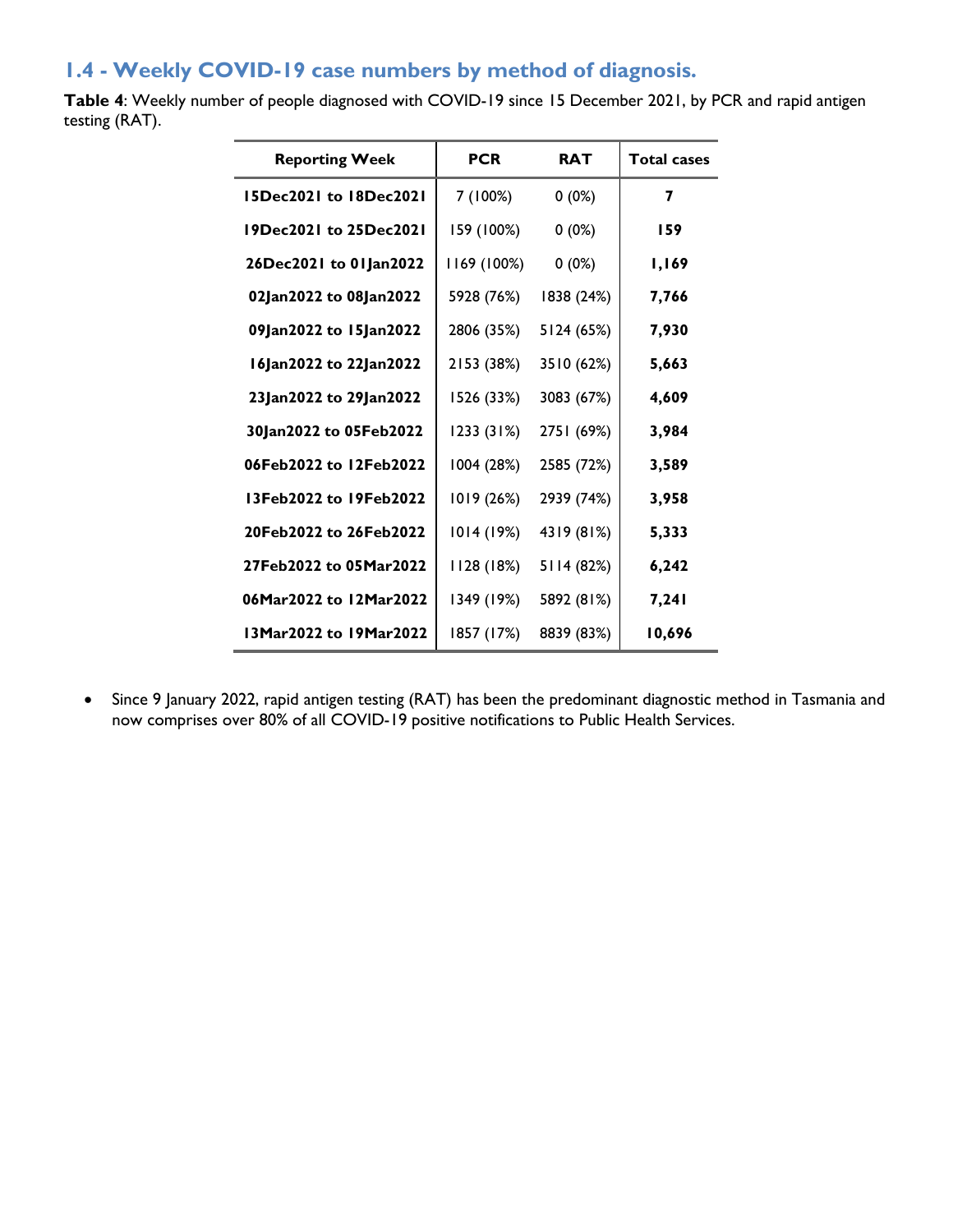



**Figure 4**. Number of COVID-19 cases in Tasmania per day, by notification date received, since 15 December 2021. Case numbers comprise positive notifications to Public Health Services from pathology laboratories providing PCR results and self-reported rapid antigen tests.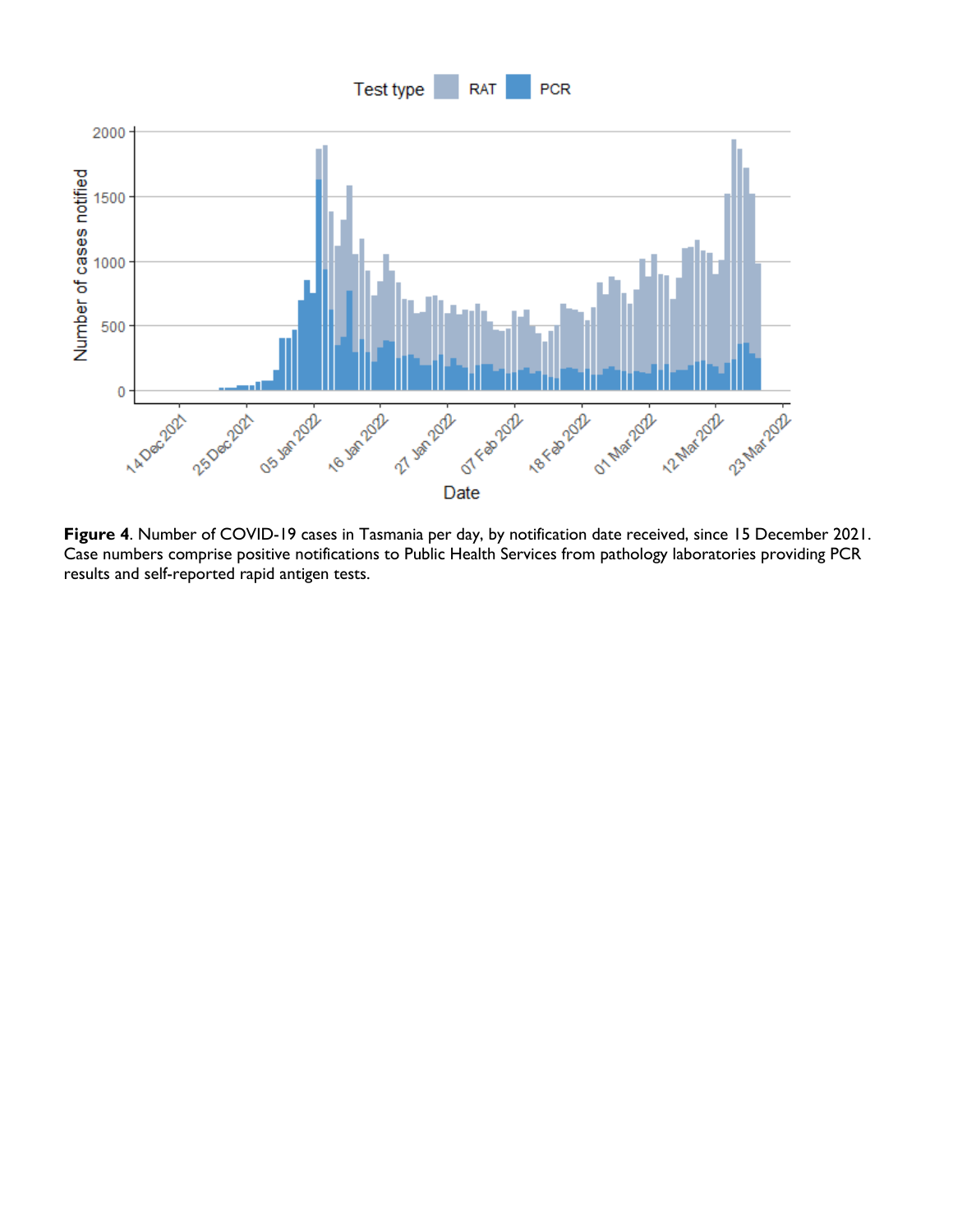# **2 - PCR Testing**

**Table 5**: Weekly number of COVID-19 PCR tests (both positive and negative) and percentage of PCR tests positive for COVID-19 (% Pos) for each of the last 4-weeks and since 15 December 2021, by region of residence in Tasmania.

|                | 20Feb2022 to<br>26Feb2022 |       | 27Feb2022 to<br>05Mar2022 |       | 06Mar2022 to<br>12Mar2022 |       | 13Mar2022 to<br>19Mar2022 |       | <b>Since 15 Dec 2021</b>     |                  |
|----------------|---------------------------|-------|---------------------------|-------|---------------------------|-------|---------------------------|-------|------------------------------|------------------|
| <b>Region</b>  | <b>Tests</b>              | % Pos | <b>Tests</b>              | % Pos | <b>Tests</b>              | % Pos | <b>Tests</b>              | % Pos | <b>Total</b><br><b>Tests</b> | Overall %<br>Pos |
| <b>North</b>   | 1,535                     | 16%   | 1,706                     | 18%   | 1,894                     | 20%   | 2,233                     | 28%   | 39,410                       | 15%              |
| North-<br>West | 1,895                     | 21%   | 1,673                     | 22%   | 866. ا                    | 22%   | 1,560                     | 26%   | 29,313                       | 14%              |
| <b>South</b>   | 4.373                     | 10%   | 4,327                     | 11%   | 3,940                     | 15%   | 4,398                     | 21%   | 88,124                       | 14%              |
| Tasmania       | 7,803                     | 14%   | 7,706                     | 15%   | 7,520                     | 18%   | 8,191                     | 24%   | 156,847                      | 14%              |

\*Region is based on residential address provided at the time of PCR testing.



**Figure 5.** Weekly percentage of PCR tests positive for COVID-19 since 15 December 2021, by region of residence in Tasmania and overall.

- Since December 15 2021, 14% of all PCR tests performed in Tasmania have tested positive for COVID-19.
- In the week ending 19 March 2022, 24% of all PCR tests performed statewide were positive for COVID-19, increasing from 18% in the previous week.
- The percentage of PCR tests positive for COVID-19 have increased in the previous 4-weeks across all three regions.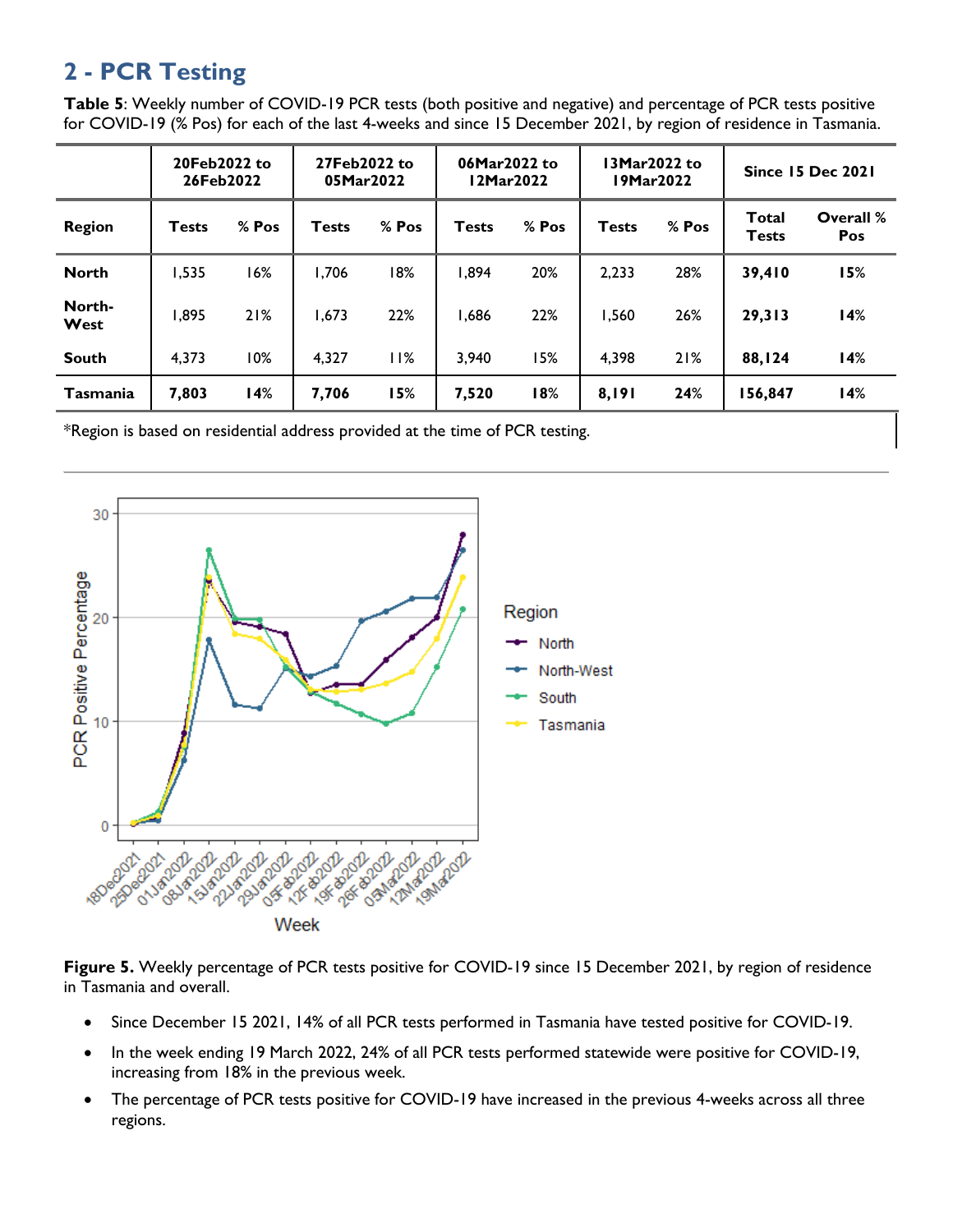## **2.1 – PCR testing by age group**

**Table 6**: Number of PCR tests performed in Tasmania and number of PCR tests per 1000 population for each of the last 4-weeks and since 15 December 2021, by age group.

|              |            | 20Feb2022 to<br>26Feb2022 |              | 27Feb2022 to<br>05Mar2022 |                 | 06Mar2022 to<br>12Mar2022 |                 | 13Mar2022 to<br>19Mar2022 |                 | <b>Total Since</b><br><b>I5Dec2021</b> |                            |
|--------------|------------|---------------------------|--------------|---------------------------|-----------------|---------------------------|-----------------|---------------------------|-----------------|----------------------------------------|----------------------------|
| Age<br>Group | Population | <b>Tests</b>              | Rate         | <b>Tests</b>              | Rate            | <b>Tests</b>              | Rate            | <b>Tests</b>              | Rate            | Total<br>tests                         | Overall<br>testing<br>rate |
| $0-4$        | 29,267     | 654                       | 22           | 576                       | 20              | 631                       | 22              | 666                       | 23              | 6,894                                  | 236                        |
| $5 - 11$     | 45,033     | 752                       | 17           | 822                       | 8               | 775                       | 17              | 690                       | 15              | 7,230                                  | 161                        |
| $12 - 15$    | 26,308     | 375                       | 4            | 353                       | 13              | 401                       | 15              | 334                       | 13              | 4,253                                  | 162                        |
| $16 - 19$    | 24,713     | 274                       | $\mathbf{H}$ | 325                       | 13              | 300                       | 12              | 332                       | $\overline{13}$ | 7,203                                  | 291                        |
| 20-29        | 65,756     | 1,133                     | 17           | 1,085                     | 17              | 1,081                     | 16              | 1,407                     | 21              | 32,531                                 | 495                        |
| 30-39        | 65,410     | 1,393                     | 21           | 1,283                     | 20              | 1,388                     | 21              | 1,440                     | 22              | 28,389                                 | 434                        |
| 40-49        | 64,257     | 987                       | 15           | 1,084                     | 17              | 1,113                     | 17              | 1,166                     | 18              | 18,946                                 | 295                        |
| 50-59        | 72,013     | 734                       | 10           | 703                       | 10              | 701                       | 10              | 863                       | 12              | 17,615                                 | 245                        |
| 60-69        | 70,868     | 569                       | 8            | 626                       | 9               | 581                       | 8               | 613                       | 9               | 13,954                                 | 197                        |
| 70-79        | 50,893     | 529                       | 10           | 534                       | 10              | 401                       | 8               | 507                       | 10              | 10, 512                                | 207                        |
| 80-84        | 13,647     | 174                       | 13           | 178                       | 13              | 118                       | 9               | 157                       | 12              | 4,248                                  | 311                        |
| $85+$        | 12,615     | 317                       | 25           | 225                       | 8               | 157                       | 12              | 172                       | 4               | 7,794                                  | 618                        |
| <b>Total</b> | 540,780    | 7,891                     | 15           | 7,796                     | $\overline{14}$ | 7,647                     | $\overline{14}$ | 8,347                     | 15              | 159,576                                | 295                        |

Age group is based on the age provided at time of PCR testing. All rates presented are calculated as number of PCR tests per 1,000 population.

- Since December 15 2021, a total of 159,576 PCR tests have been performed in Tasmania.
- Since December 15 2021, the total number of PCR tests per 1000 population in Tasmania is 295 PCR tests.
- Since December 15 2021, the overall number of PCR tests per 1000 population is highest in those aged 85 years and older with 618 PRC tests followed by young adults aged 20 to 29 years with 495 PRC tests.
- In the week ending 19 March 2022, the weekly number of PCR tests per 1000 population in Tasmania was 15 PCR tests.
- In the week ending 19 March 2022, the weekly number of PCR tests per 1000 population was highest in adults aged 30-39 years with 22 PCR tests followed by young adults aged 20-29 years with 21 PCR tests.

#### **2.2 – PCR Testing by Region**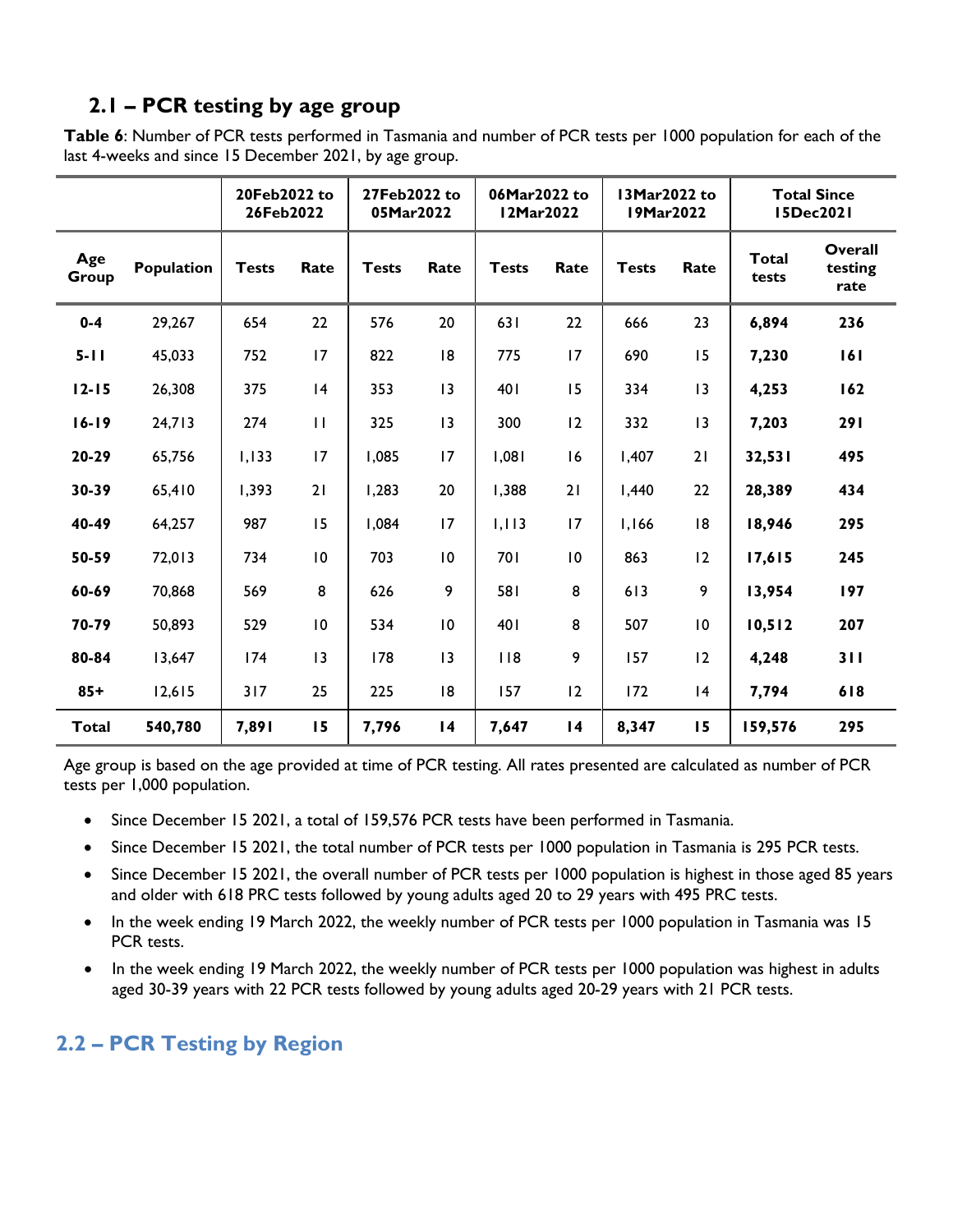**Table 7**. Number of PCR tests performed and number of PCR tests per 1000 population for each of the last 4-weeks and since 15 December 2021, by region of residence in Tasmania.

|                |                   | 20Feb2022 to<br>26Feb2022 |                | 27Feb2022 to<br>05Mar2022 |                 | 06Mar2022 to<br>12Mar2022 |                 | 19Mar2022    | 13Mar2022 to |                       | <b>Total Since</b><br>15Dec2021 |
|----------------|-------------------|---------------------------|----------------|---------------------------|-----------------|---------------------------|-----------------|--------------|--------------|-----------------------|---------------------------------|
| <b>Region</b>  | <b>Population</b> | <b>Tests</b>              | Rate           | <b>Tests</b>              | Rate            | <b>Tests</b>              | Rate            | <b>Tests</b> | Rate         | Total<br><b>Tests</b> | Overall<br>Rate                 |
| <b>North</b>   | 149,488           | ,535                      | $\overline{0}$ | 1,706                     | П               | 894,ا                     | 13              | 2,233        | 15           | 39,410                | 264                             |
| North-<br>West | 113,740           | 1,895                     | 17             | 1,673                     | 15              | 866. ا                    | 15              | 1,560        | 4            | 29,313                | 258                             |
| <b>South</b>   | 277,552           | 4,373                     | 16             | 4,327                     | 16              | 3,940                     | 4               | 4,398        | 16           | 88,124                | 318                             |
| Tasmania       | 540,780           | 7,891                     | 15             | 7,796                     | $\overline{14}$ | 7,647                     | $\overline{14}$ | 8,347        | 15           | 159,576               | 295                             |

Tasmanian region is based on residential address provided at time of PCR testing. All rates presented are calculated as number of PCR tests per 1,000 population.



Figure 6. Weekly number of PCR tests per 1000 population since 15 December 2021, by region of residence in Tasmania.

- Since 15 December 2021, there were 29,313 PCR tests performed for those living in the North, 39,410 for those living in the North-West and 88,124 for those living in the South.
- The overall number of PCR tests per 1000 population is highest in the South with 318 PCR tests performed since 15 December 2021.
- In the week ending March 19 2022, there were 8,347 PCR tests performed across the state.
- The number of PCR tests performed across the state has reduced dramatically since the introduction of rapid antigen testing (RAT) in early January 2022.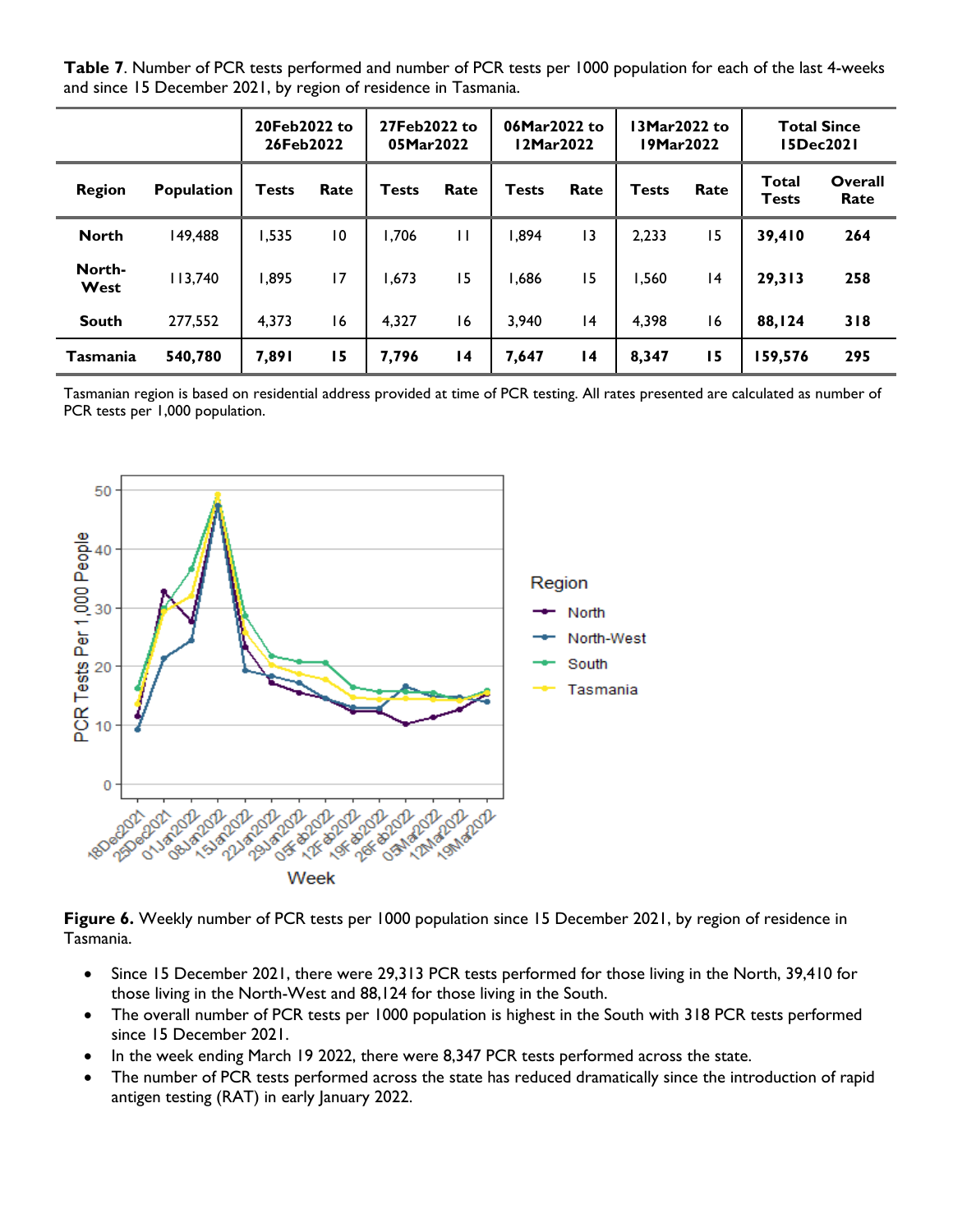## **2.3 – PCR testing by Local Government Area (LGA)**

**Table 8***:* Number of PCR tests performed and number of PCR tests per 1000 population for each of the last 4-weeks and since 15 December 2021, by Local Government Area (LGA) in Tasmania.

|                                    |            | 20Feb2022 to<br>26Feb2022 |                 | 27Feb2022 to<br>05Mar2022 |                 | 06Mar2022 to<br>13Mar2022 to<br><b>12Mar2022</b><br><b>19Mar2022</b> |                  | <b>Total Since</b><br><b>I5Dec2021</b> |                |                              |                 |
|------------------------------------|------------|---------------------------|-----------------|---------------------------|-----------------|----------------------------------------------------------------------|------------------|----------------------------------------|----------------|------------------------------|-----------------|
| <b>LGA</b>                         | Population | <b>Tests</b>              | Rate            | <b>Tests</b>              | Rate            | <b>Tests</b>                                                         | Rate             | <b>Tests</b>                           | Rate           | <b>Total</b><br><b>Tests</b> | Overall<br>Rate |
| <b>Break O'Day</b>                 | 6,346      | 25                        | $\overline{4}$  | 20                        | $\mathbf{3}$    | 23                                                                   | $\overline{4}$   | 40                                     | 6              | 872                          | 137             |
| <b>Brighton</b>                    | 18, 123    | 369                       | 20              | 356                       | 20              | 266                                                                  | 15               | 304                                    | 17             | 5,035                        | 278             |
| <b>Burnie</b>                      | 19,701     | 352                       | 18              | 326                       | 17              | 373                                                                  | 9                | 314                                    | 16             | 5,670                        | 288             |
| <b>Central Coast</b>               | 22,157     | 397                       | 18              | 285                       | 13              | 283                                                                  | 3                | 295                                    | 13             | 5,637                        | 254             |
| Central<br><b>Highlands</b>        | 2,166      | 28                        | 13              | 4                         | 6               | 4                                                                    | 6                | 15                                     | $\overline{7}$ | 370                          | 171             |
| <b>Circular Head</b>               | 8,152      | 54                        | $\overline{7}$  | 57                        | $\overline{7}$  | 42                                                                   | 5                | 43                                     | 5              | 1,081                        | 133             |
| Clarence                           | 58,729     | 1,013                     | 17              | 906                       | 15              | 850                                                                  | 4                | 998                                    | 17             | 17,866                       | 304             |
| <b>Derwent</b><br><b>Valley</b>    | 10,518     | 138                       | 13              | 168                       | 16              | 105                                                                  | 10               | 106                                    | 10             | 2,263                        | 215             |
| <b>Devonport</b>                   | 25,747     | 627                       | 24              | 534                       | 21              | 485                                                                  | 9                | 410                                    | 16             | 8,497                        | 330             |
| <b>Dorset</b>                      | 6,685      | 31                        | 5               | 35                        | 5               | 54                                                                   | 8                | 52                                     | 8              | 1,018                        | 152             |
| <b>Flinders</b>                    | 1,004      | 3                         | $\overline{3}$  | 5                         | 5               | L                                                                    | T                | 26                                     | 26             | 115                          | 115             |
| <b>George Town</b>                 | 7,117      | 49                        | $\overline{7}$  | 64                        | 9               | 59                                                                   | 8                | 52                                     | $\overline{7}$ | 1,334                        | 187             |
| Glamorgan-<br><b>Spring Bay</b>    | 4,750      | 37                        | 8               | 24                        | 5               | 18                                                                   | $\overline{4}$   | 27                                     | 6              | 797                          | 168             |
| Glenorchy                          | 47,963     | 766                       | 16              | 768                       | 16              | 690                                                                  | 4                | 820                                    | 17             | 16,988                       | 354             |
| Hobart                             | 55,250     | 1,020                     | 8               | 963                       | 17              | 987                                                                  | 8                | 1,105                                  | 20             | 24,201                       | 438             |
| <b>Huon Valley</b>                 | 17,966     | 179                       | $\overline{10}$ | 207                       | 12              | 115                                                                  | 6                | 6                                      | 9              | 3,611                        | 201             |
| <b>Kentish</b>                     | 6,393      | 99                        | 15              | 72                        | П               | 73                                                                   | $\mathbf{H}$     | 81                                     | 13             | 1,319                        | 206             |
| <b>King Island</b>                 | 1,612      | $\overline{\mathbf{4}}$   | $\overline{2}$  | 3                         | $\mathbf{2}$    | 9                                                                    | $\boldsymbol{6}$ | $\mathbf{H}$                           | $\overline{7}$ | 574                          | 356             |
| Kingborough                        | 38,628     | 524                       | 4               | 574                       | 15              | 582                                                                  | 15               | 556                                    | 4              | 11,731                       | 304             |
| Latrobe                            | 11,961     | 172                       | 4               | 218                       | 18              | 183                                                                  | 15               | 184                                    | 15             | 3,138                        | 262             |
| Launceston                         | 68,813     | 942                       | 4               | 1,032                     | 15              | 1,101                                                                | 16               | 1,310                                  | 9              | 24,291                       | 353             |
| <b>Meander</b><br><b>Valley</b>    | 20,037     | 136                       | $\overline{7}$  | 203                       | $\overline{10}$ | 199                                                                  | $\overline{10}$  | 215                                    | $\mathbf{H}$   | 3,526                        | 176             |
| <b>Northern</b><br><b>Midlands</b> | 13,598     | 135                       | $\overline{10}$ | 4                         | $\overline{10}$ | 183                                                                  | 3                | 186                                    | 4              | 2,974                        | 219             |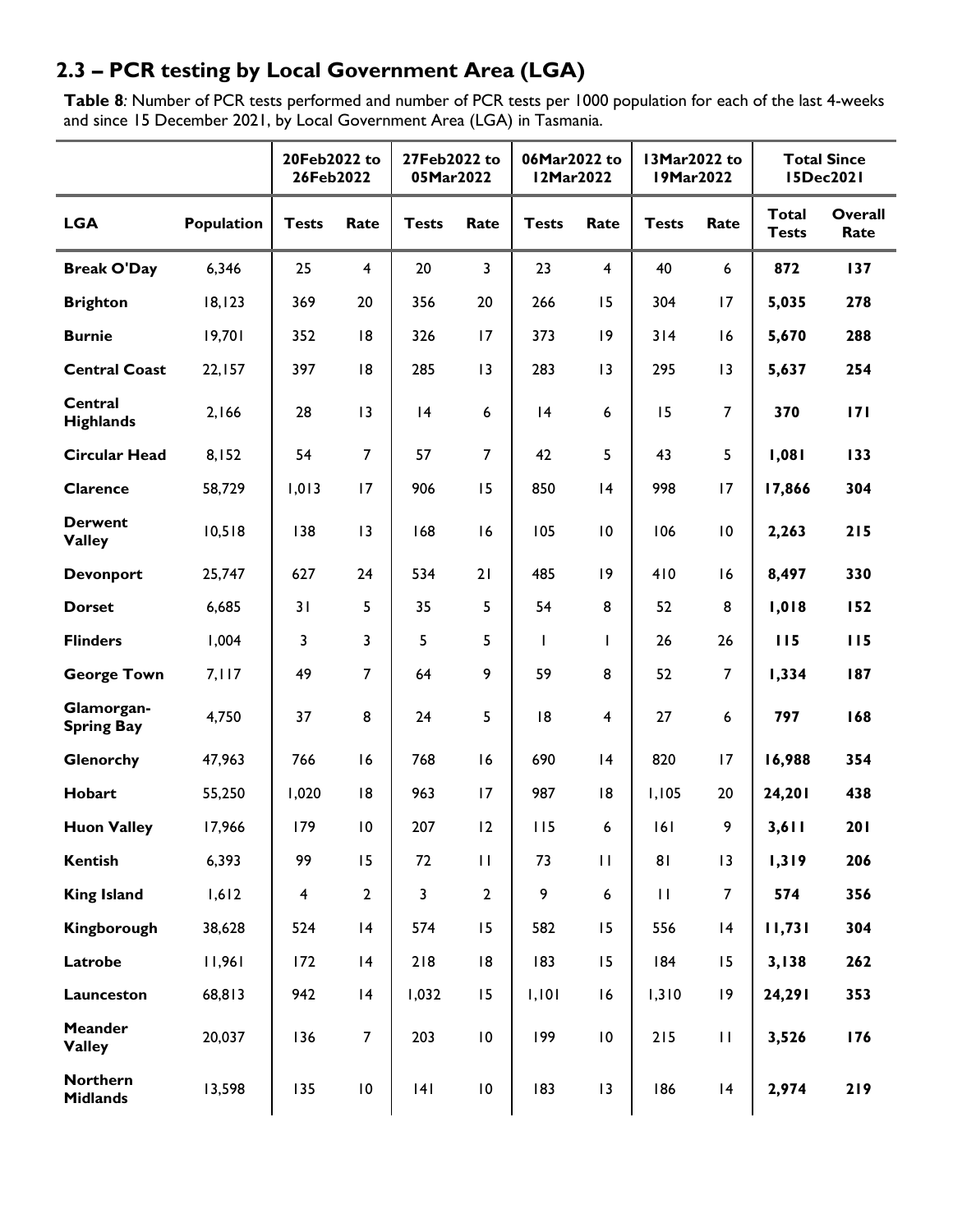|                                    |                   | 20Feb2022 to<br>26Feb2022 |      | 27Feb2022 to<br>05Mar2022 |      | 06Mar2022 to<br>l 2Mar2022 |                 | 13Mar2022 to<br>19Mar2022 |      | <b>Total Since</b><br>15Dec2021 |                 |
|------------------------------------|-------------------|---------------------------|------|---------------------------|------|----------------------------|-----------------|---------------------------|------|---------------------------------|-----------------|
| <b>LGA</b>                         | <b>Population</b> | <b>Tests</b>              | Rate | <b>Tests</b>              | Rate | <b>Tests</b>               | Rate            | <b>Tests</b>              | Rate | Total<br><b>Tests</b>           | Overall<br>Rate |
| <b>Sorell</b>                      | 16,030            | 194                       | 12   | 247                       | 15   | 213                        | $\overline{13}$ | 221                       | 4    | 3,705                           | 231             |
| <b>Southern</b><br><b>Midlands</b> | 6,400             | 90                        | 4    | 84                        | 13   | 81                         | $\overline{13}$ | 63                        | 10   | 1,226                           | 192             |
| <b>Tasman</b>                      | 2,479             | 15                        | 6    | 16                        | 6    | 9                          | 8               | 22                        | 9    | <b>331</b>                      | 134             |
| <b>West Coast</b>                  | 4,132             | 17                        | 4    | 23                        | 6    | 17                         | 4               | 24                        | 6    | 46 I                            | 112             |
| <b>West Tamar</b>                  | 24,423            | 214                       | 9    | 206                       | 8    | 274                        | $\mathbf{H}$    | 352                       | 4    | 5,280                           | 216             |

LGA is based on residential address provided at time of PCR testing or reporting of a positive RAT. All rates presented are calculated as number of PCR tests per 1,000 population.

- Since December 15 2021, the Local Government Areas with the highest overall number of PCR tests per 1000 population are Hobart, King Island, Glenorchy and Launceston.
- In the week ending March 19 2022, the Local Government Areas with the highest weekly number of PCR tests per 1000 population were Flinders, Hobart and Launceston.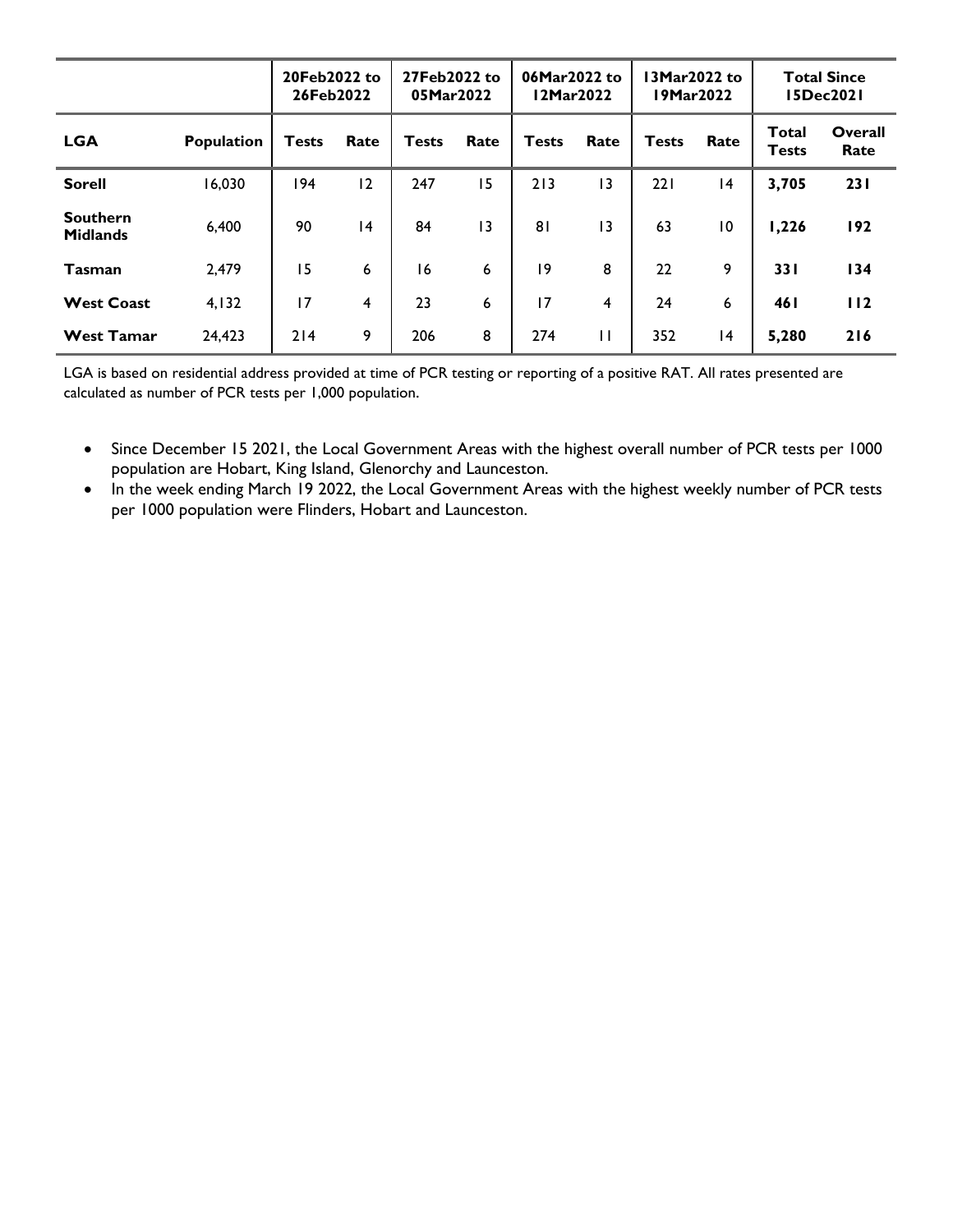## **3 – Clinical Severity and Deaths**

#### **3.1 - Clinical severity and deaths by age group**

**Table 9.** Number of individuals hospitalised due to COVID-19, number of individuals with COVID-19 admitted to ICU (for any reason), and recorded deaths for which COVID-19 was a cause or contributing factor, since 15 December 2021, by age group.

| Age group<br>(years) | <b>Hospitalised due</b><br>to COVID-19 | <b>Admitted</b><br>to ICU | <b>Died due</b><br>to COVID-19 |
|----------------------|----------------------------------------|---------------------------|--------------------------------|
| $0 - 4$              | 9                                      | $\overline{2}$            | 0                              |
| $5 - 11$             | $\overline{4}$                         |                           | $\mathbf 0$                    |
| $12 - 15$            | $\overline{\mathbf{3}}$                | $\mathbf 0$               | 0                              |
| $16 - 19$            |                                        |                           | 0                              |
| 20-29                | 4                                      | $\overline{2}$            | 0                              |
| 30-39                | 16                                     |                           | 0                              |
| 40-49                | 16                                     | $\mathbf 0$               | 0                              |
| 50-59                | 21                                     | $\overline{2}$            |                                |
| 60-69                | 22                                     | $\overline{4}$            | 5                              |
| 70-79                | 28                                     | 5                         |                                |
| 80-84                | 13                                     | $\mathbf 0$               | $\overline{2}$                 |
| $85+$                | 21                                     | $\mathbf 0$               | 5                              |
| <b>Total</b>         | 178                                    | 18                        | 4                              |

Age group is based on age provided at time of PCR testing or reporting of a positive RAT.

This table includes interstate and overseas residents who were diagnosed and managed for COVID-19 in Tasmania*.*

\*Only hospital admissions that are due to COVID-19 are included in this table. Cases where COVID was not the primary cause of admission have not been included.

- Since 15 December 2021, 73 people younger than 50-years of age have been hospitalised due to COVID-19. This comprises 41% of all those hospitalised due to COVID-19. Seven of these patients have been admitted to ICU.
- Since December 15, 20 children aged 4-years or younger have been hospitalised. This comprises 11% of all those hospitalised due to COVID-19. Two of these patients have been admitted to ICU.
- Since December 15, all deaths due to or contributed to by COVID-19 have occurred in patients aged 50-years and older.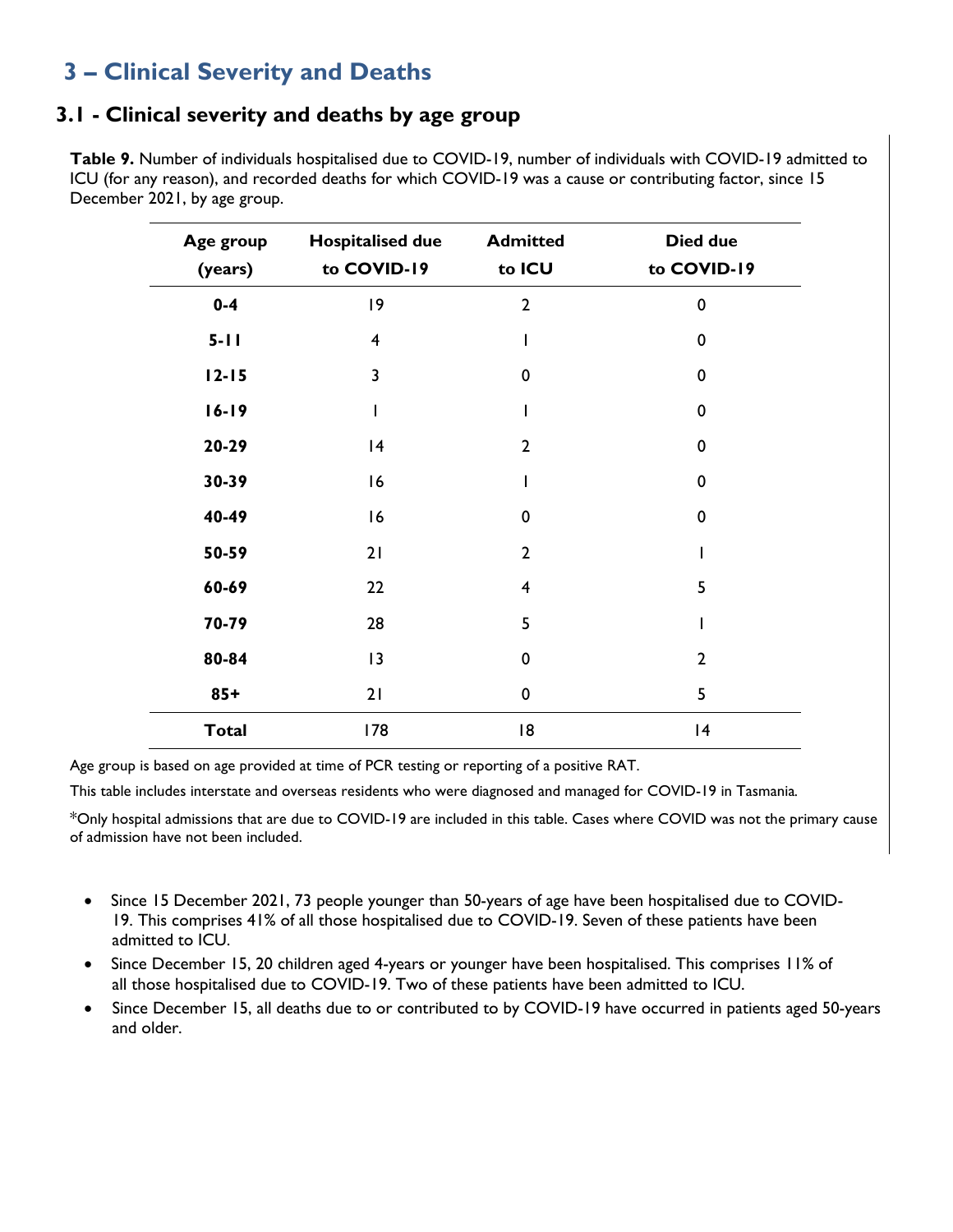#### **3.2 - Clinical severity and deaths by vaccination status**

**Table 10**: Total number of individuals admitted to hospital or ICU (both for any reason and caused by or contributed to by Covid-19) and recorded deaths caused by or contributed to by COVID-19 since 15 December 2021, by vaccination status. This table includes interstate and overseas residents who were diagnosed and managed for COVID-19 in Tasmania.

| Number of<br><b>Reported</b><br><b>Vaccination</b><br><b>Doses</b> | <b>Reported</b><br>Cases | Hospitalised<br>cases<br>(any reason) | Hospitalised<br>cases<br>due to<br>Covid-19 | <b>Admitted to</b><br>ICU<br>(any reason) | <b>Admitted to</b><br><b>ICU</b> due to<br>Covid-19 | <b>Recorded</b><br><b>Deaths</b><br><b>Due to Covid-19</b> |
|--------------------------------------------------------------------|--------------------------|---------------------------------------|---------------------------------------------|-------------------------------------------|-----------------------------------------------------|------------------------------------------------------------|
| <b>Unknown</b>                                                     | 23,995                   | 17                                    | 7                                           | 0                                         | 0                                                   | 3                                                          |
| 0 doses                                                            | 6,084                    | 90                                    | 45                                          | 6                                         | 3                                                   | 4                                                          |
| I dose                                                             | 7,625                    | 23                                    | 10                                          | 0                                         | 0                                                   | 0                                                          |
| 2 or more<br>doses                                                 | 30,720                   | 270                                   | <b>116</b>                                  | 12                                        | 6                                                   | 7                                                          |
| <b>Total</b>                                                       | 68,424                   | 401                                   | 178                                         | 18                                        | 9                                                   | 4                                                          |

Vaccination status is based on the information reported to Public Health Services at the time of recorded COVID-19 infection. Data should be interpreted with caution as vaccination information is based on self-report at time of notification of a positive PCR or RAT.

- From15 December 2021 to 19 March 2022, the case mortality rate in unvaccinated cases was 0.07%.
- From15 December 2021 to 19 March 2022, the case mortality rate in cases who had received 2 or more doses of vaccine was 0.02%.